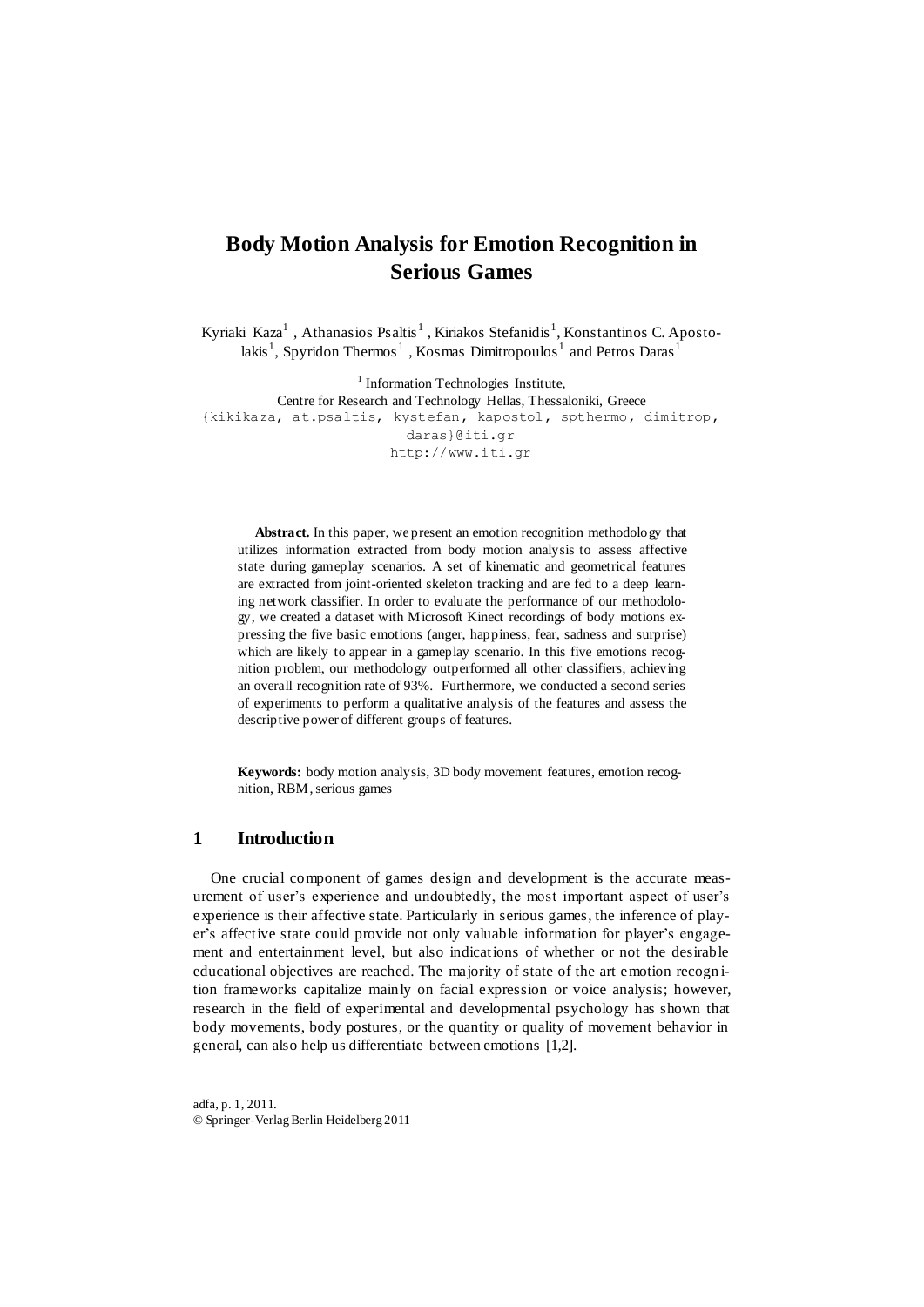In particular, specific qualities and characteristics of body movements, such as velocity, direction, turning away/forwards, body expansion/contraction has been examined in the inference of different emotions and combinations of these qualities are suggestive of specific emotions [3,4]. For example, expressions of joy are characterized by fast, upward directed movements with the arms raised. Similarly, movements indicative of grief tend to be slow, light, downward directed, with the arms closed around the body. Body turning away and body contraction, as an attempt to appear as small as possible is shown to be a strong indicator of fear, while body turning towards is typical of happiness and anger.

As more and more game companies and research centers move towards low cost RGB-depth sensors, a growing interest emerges considering the role of body movement in games, not only in terms of natural user interaction, but of emotion recogn ition during gameplay as well. Bodily expression provides a means for emotion recognition from a distance [5], and therefore motion analysis is crucial in generating multi-modal data in gameplay environments where players' facial analysis data are either too remote or partially obstructed (e.g. children wearing glasses, hats or other headwear). Additionally, the inclusion of bodily expression as an additional channel for affect communication can help resolve ambiguity observed in the identification of certain basic mental states, such as anger and fear [6].

Over the last years, different approaches have been proposed for emotion recognition based on body movements, gestures and postures [7,8,9,10,11]. These studies obtained quite interesting results, highlighting the importance and feasibility of using body expressions for affect recognition. Specifically regarding affect recognition in games, Piana et al [12] presented a method that uses features derived from 3D skeleton data and a multi-class SVM classifier for the recognition of six emotions, which was integrated in a platform of serious games for children with Autis m Spectrum Condition. This method achieved a 61.3% recognition rate when evaluated at a dataset of recorded body movements of actors who were asked to express freely the six basic emotions. Savva et al [13] proposed an automatic recognition method of affective body movement in the context of a Nintendo Wii tennis game which feeds dynamic movement features to a Recurrent Neural Network (RNN) algorithm. This method was tested at a dataset of non-acted movements captured with Animazoo IGS-190 during gameplay and reached a recognition rate of 57.46%, comparable with the 61.49% accuracy of human observers' recognition.

Our focus at this paper is to present a method for emotion recognition based on body motion analysis that will be incorporated in serious games that aim at helping children aged 7-10 acquire prosocial skills. Using a set of 3D features, we decided to test the recognition performance of deep learning architectures, such as neural networks (NNs) and Restricted Boltzmann Machines (RBMs), in an emotion recognition task, as well as the descriptive power of different groups of features. This study led to the design of a deep learning network classifier with stacked RBMs. In the following sections, we will briefly analyze the groups of features used (Section 2); then, we will present the proposed classifier (Section 3); finally, we will evaluate and compare the recognition accuracy of different classifiers and different groups of features, using a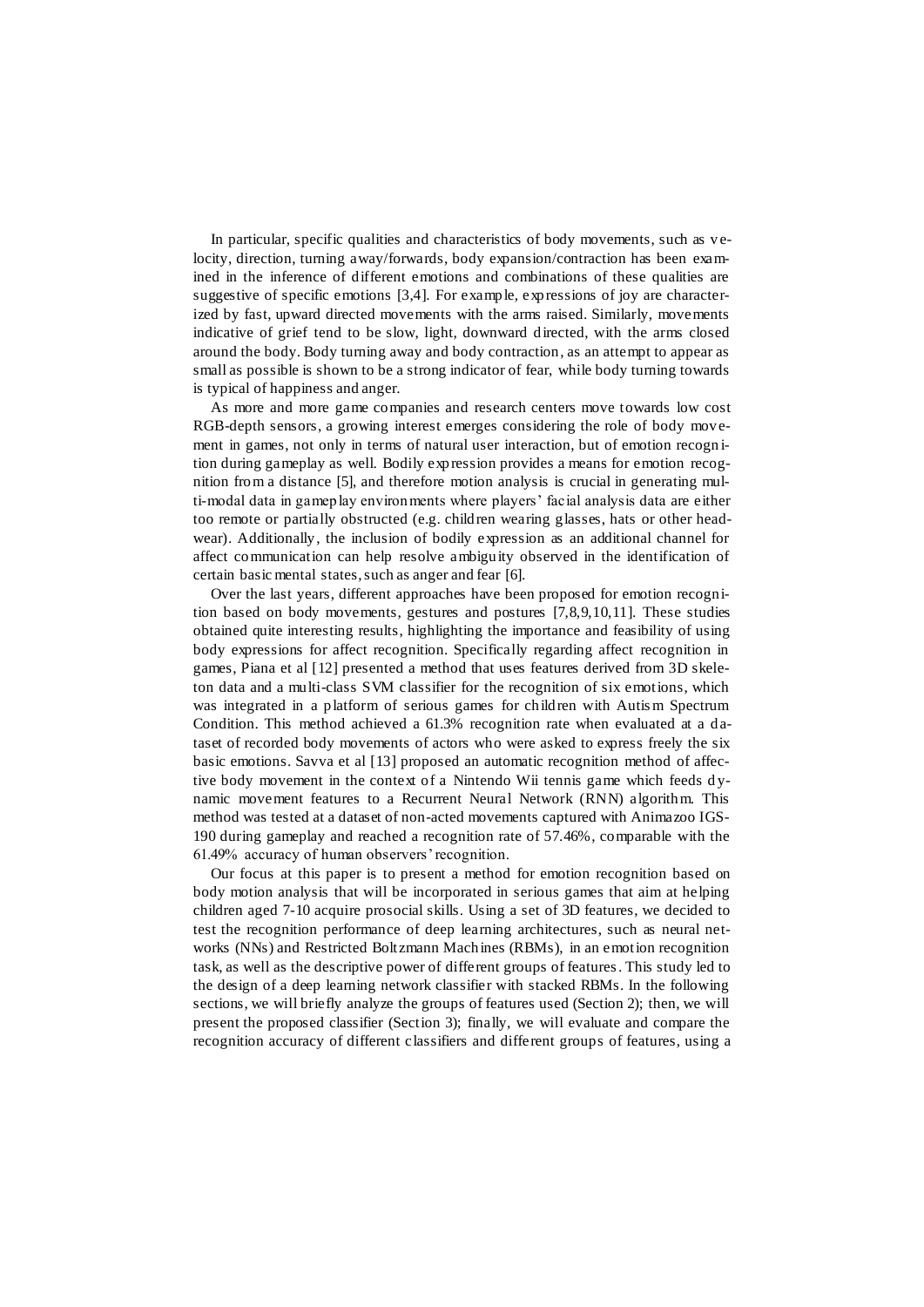dataset of acted movements associated with five emotions (Section 4) and will co nclude with a discussion about results and future work (Section 5).

# **2 Body Motion Analysis**

In this section, we will present a set of movement features which we utilize in our method and which are proven crucial in the process of emotion recognition [14]. The 3D body movement features are extracted from joint-oriented skeleton tracking using the depth information provided by Kinect sensor [15]. We divide the set of features into the following groups: kinematic related, spatial extent related, smoothness related, symmetry related, leaning related and distances related.

## **2.1 Kinematic Related Features (G1)**

#### **Velocity and Acceleration.**

The velocity and acceleration features per frame are calculated as the mean velocity and acceleration of all frame joints. The velocity and acceleration can be approximated in our case by considering finite differences of position divided by the sampling time interval ΔΤ [16].

#### **Kinetic energy.**

Kinetic energy provides an estimate of the overall energy spent by the user during movement. The amount of movement activity has been shown to be relevantly important for differentiating emotions [17]. The kinetic energy is proportional to the square of velocity. We ignore the mass term in kinetic energy as it is not relevant [16]. So the proportional amount of the kinetic energy of each joint  $K_i$  is calculated as:

$$
K_i = \frac{1}{2} v_i^2 \quad (1)
$$

Then, the kinetic energy of the entire body is calculated as the sum of all joints' kinetic energies.

#### **2.2 Spatial Extent Related Features (G2)**

The following features provide an estimate of how the body occupies the 3D space surrounding it. According to research in experimental psychology, the contraction index can be used to infer specific emotional states; people are considered to usually spread out when they are happy, angry or surprised, and similarly reduce their size when in fear [3].

### **Bounding box volume.**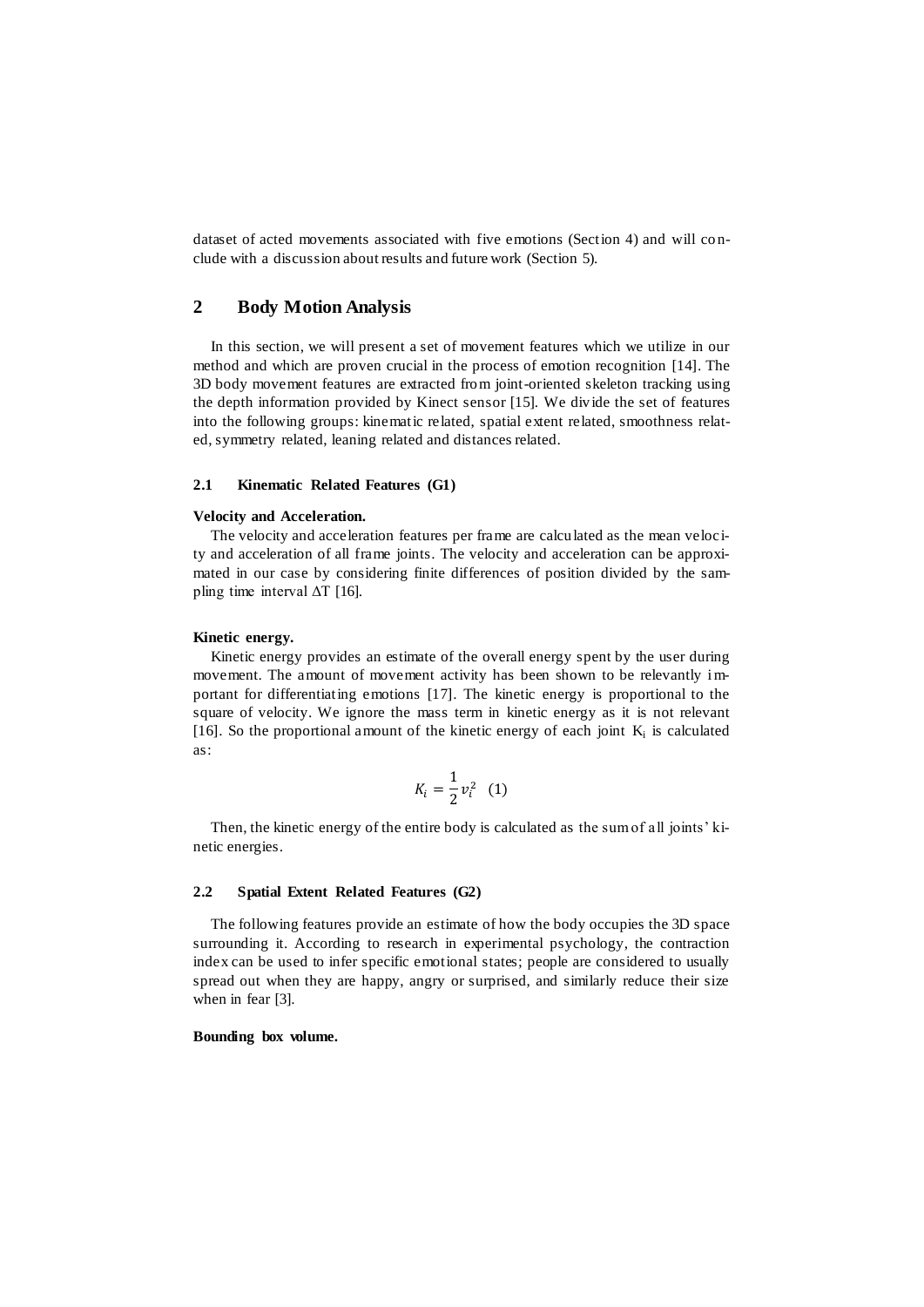A bounding box is the minimum cuboid containing the body. Given the 3D positions of the user's limbs' end effectors, we can approximate this volume as the minimum parallelepiped surrounding the user's body.

### **Contraction index.**

Contraction index in 3D is defined as the normalized bounding volume containing the user's body and is related to the definition of ones' "personal space" [14]. The 3D contraction index is then calculated by comparing this bounding volume and an approximation of the volume of the density (DI) of the 3D coordinates calculated as follows:

$$
DI = \frac{3}{4}\pi \cdot DI_x \cdot DI_y \cdot DI_z \quad (2)
$$

where  $DI_x$ ,  $DI_y$ ,  $DI_z$  are the approximated density indices calculated respectively on x, y and z axes as described in the following Equations:

$$
DI_x = \frac{1}{n} \sum_{i=1}^n dx_i
$$
 (3), 
$$
DI_y = \frac{1}{n} \sum_{i=1}^n dy_i
$$
 (4), 
$$
DI_z = \frac{1}{n} \sum_{i=1}^n dz_i
$$
 (5)

in which  $dx_i$ ,  $dy_i$  and  $dz_i$  are the distances between the center of mass and the  $i^{\text{th}}$ joint. The 3D Contraction Index is then calculated as the normalized ratio between DI and the Bounding Volume.

### **Density.**

A different measurement of body spatial extent is represented by the density index. Given the center of mass of the user's tracked skeleton C, the density index is calculated as the average sum of Euclidean distances of all tracked joints from C:

$$
DEI = \frac{1}{n} \sum_{i=1}^{n} d_{Ci} \ (6)
$$

#### **2.3 Smoothness Related Features (G3)**

Curvature (k) measures the rate at which a tangent vector turns as a trajectory bends and provides an indication of joints' trajectories' smoothness. According to Wallbott [2], "a s mooth movement seems to be large in terms of space and exhibit a high but even velocity", so it will have low curvature value; by contrast, a sharp trajectory movement will have a high curvature.

The smoothness index for three dimensional curvatures is computed as follows:

$$
k_{i} = \frac{\sqrt{(x_{i} \cdot \ddot{y}_{i} - \dot{y}_{i} \cdot \ddot{x}_{i})^{2} + (z_{i} \cdot \ddot{x}_{i} - \dot{x}_{i} \cdot \ddot{z}_{i})^{2} + (y_{i} \cdot \ddot{z}_{i} - \dot{z}_{i} \cdot \ddot{y}_{i})^{2}}{(x_{i}^{2} + y_{i}^{2} + z_{i}^{2})^{2}}}
$$
(7)

In our features set, we include right and left wrist curvature, head curvature and torso curvature.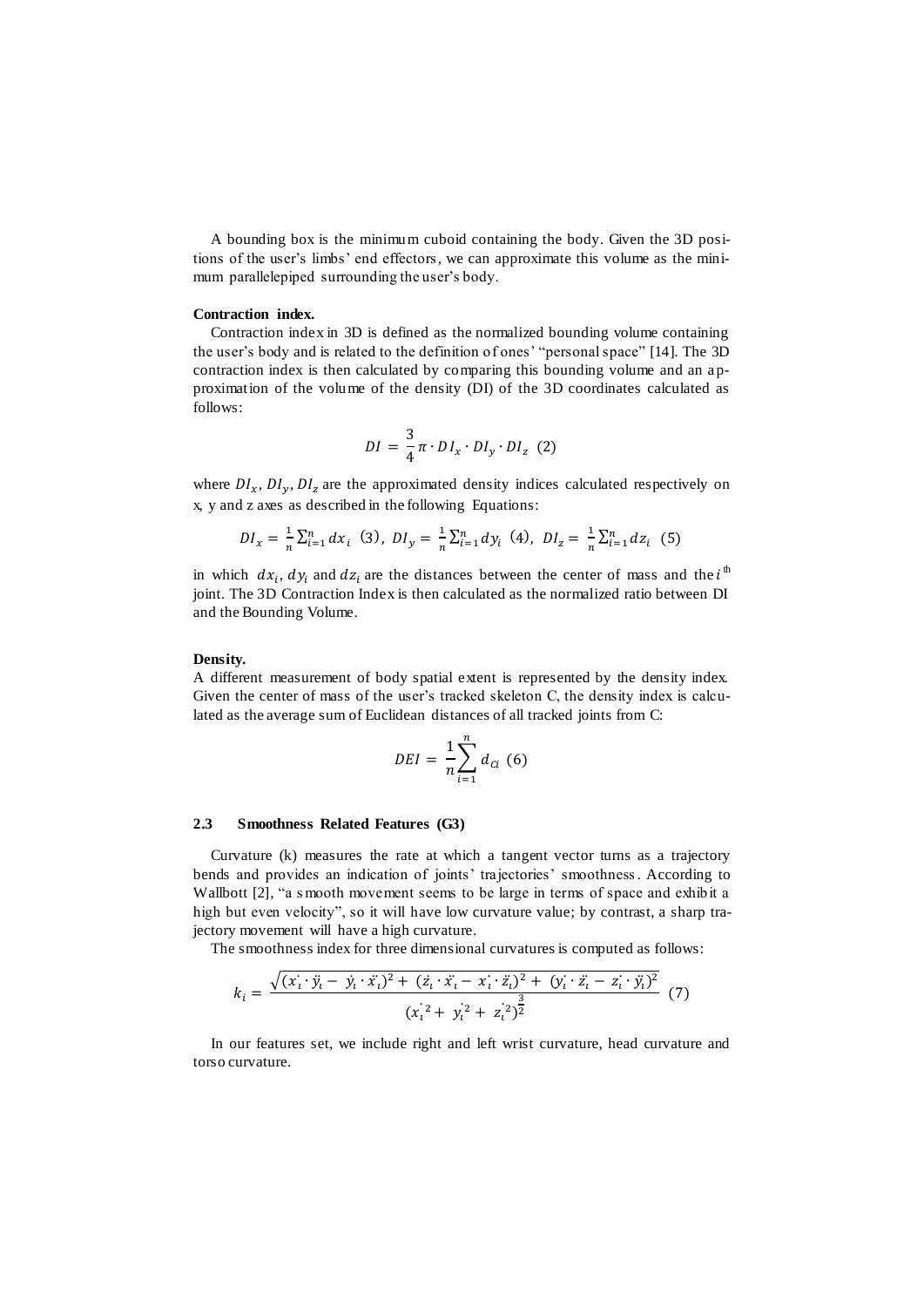#### **2.4 Symmetry Related Features (G4)**

It has been shown that asymmetry of movements can be related to emotion expression [18]. Each symmetry  $(SI_x, SI_y, SI_z)$  is computed from the position of the barycenter and the left and right joints (e.g., wrists, shoulders, feet, knees) as described below:

$$
SI_{Xi} = \frac{(x_B - x_{Li}) - (x_B - x_{Ri})}{x_{Ri} - x_{Li}} \tag{8}
$$

where  $x_B$  is the coordinate of the center of mass,  $x_{Li}$  is the coordinate of a left joint  $i$  (e.g., left hand, left shoulder, left foot, etc.) and,  $x_{Ri}$  is the coordinate of a right joint. In the same way, we compute  $SI_y$ ,  $SI_z$ . The three partial indices are then combined in a normalized index that expresses the overall estimated symmetry:

$$
SI = \frac{SI_{Xi} + SI_{Yi} + SI_{Zi}}{3} \quad (9)
$$

In our features set, we include wrists, elbows, knees and feet symmetry.

### **2.5 Leaning Related Features (G5)**

Head and body movement and positions are relied on as an important feature for distinguishing between various emotional expressions [13]. The amount of forward and backward leaning of a torso and head joint is measured by the velocity of the joint's displacement along its z component (depth) respective to the body position and orientation, while the amount of right and left leaning is measured by the velocity of joint's displacement along its x component.

#### **2.6 Distance Related Features (G6)**

The distances between hands can be indicative of expansion or contraction of gestures, while the distance between hand and head as well as hand and torso could provide estimation for the existence of specific movements (e.g. touching head with one hand in case of grief).

The aforementioned features are extracted per frame and then, their mean value is calculated for the sequence of frames. The total of the mean values for all features constructs the feature vector used as a movement descriptor. Distances and coordinates used in calculations are normalized with respect to height.

# **3 Deep Learning Network Classifier**

In this section, we propose a deep learning network classifier consisting of stacked RBMs, which proved to outperform other classic classifiers at the emotion recognition task, as we will see in Section 4.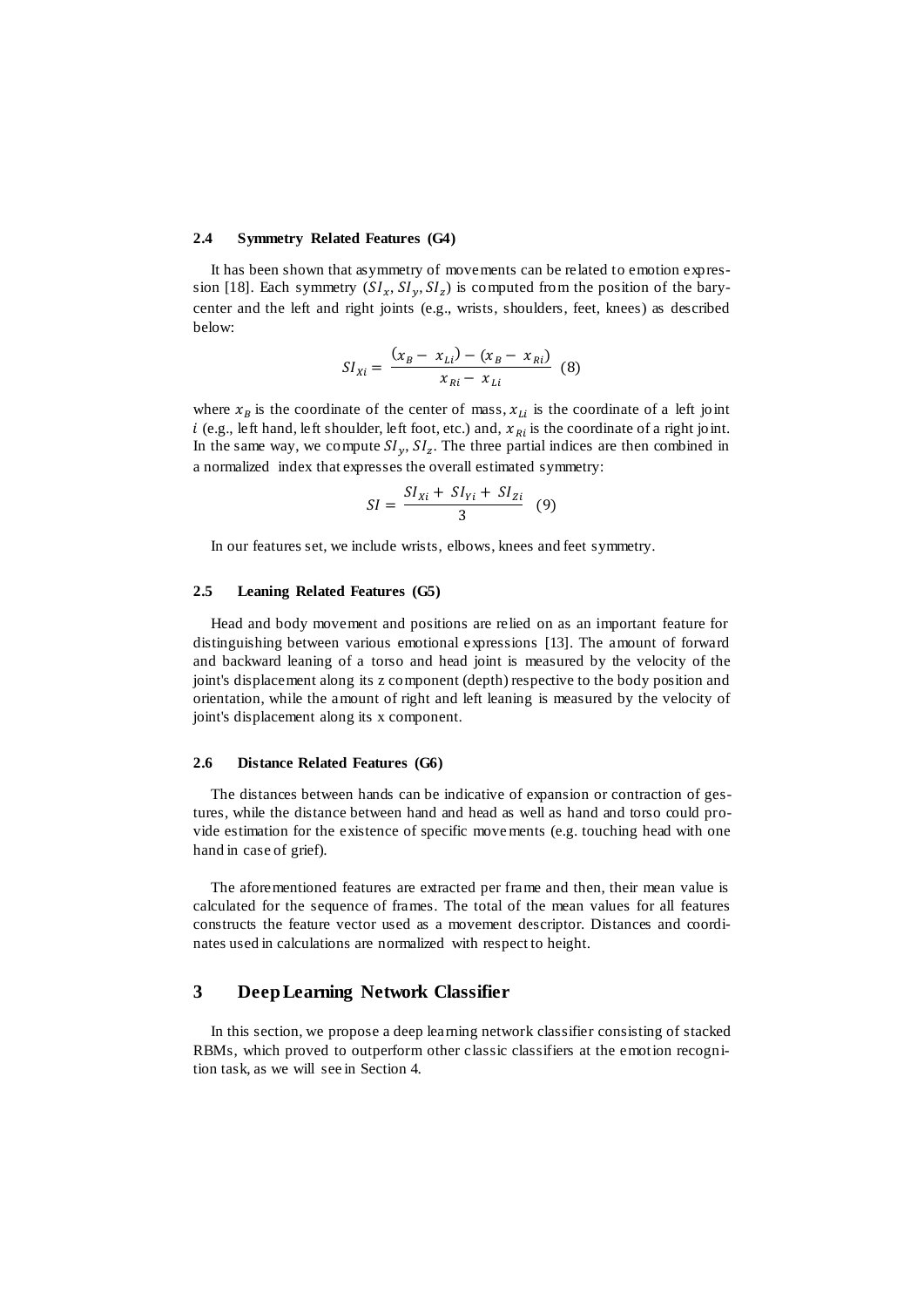A Restricted Boltzmann Machine [19] is a parameterized generative model representing a probability distribution. Given some observations, the training data, learning a Boltzmann Machine (BM) means adjusting the BM parameters such that the probability distribution represented by the BM fits the training data as well as possible. Boltzmann machines consist of two types of units, so called visible and hidden neurons, which can be thought of as being arranged in two layers. The visible units co nstitute the first layer and correspond to the components of an observation. The hidden units model dependencies between the components of observations.



**Fig. 1.** The undirected graph of an RBM with n hidden and m visible variables

For our emotion recognition task, aiming at a network architecture that will handle independently each group of features, we designed the architecture depicted at figure 2.



At our two-layer network, we stacked seven RBMs, six at the first layer and one at the second layer, and train them layerwise, starting at the base layer and move up to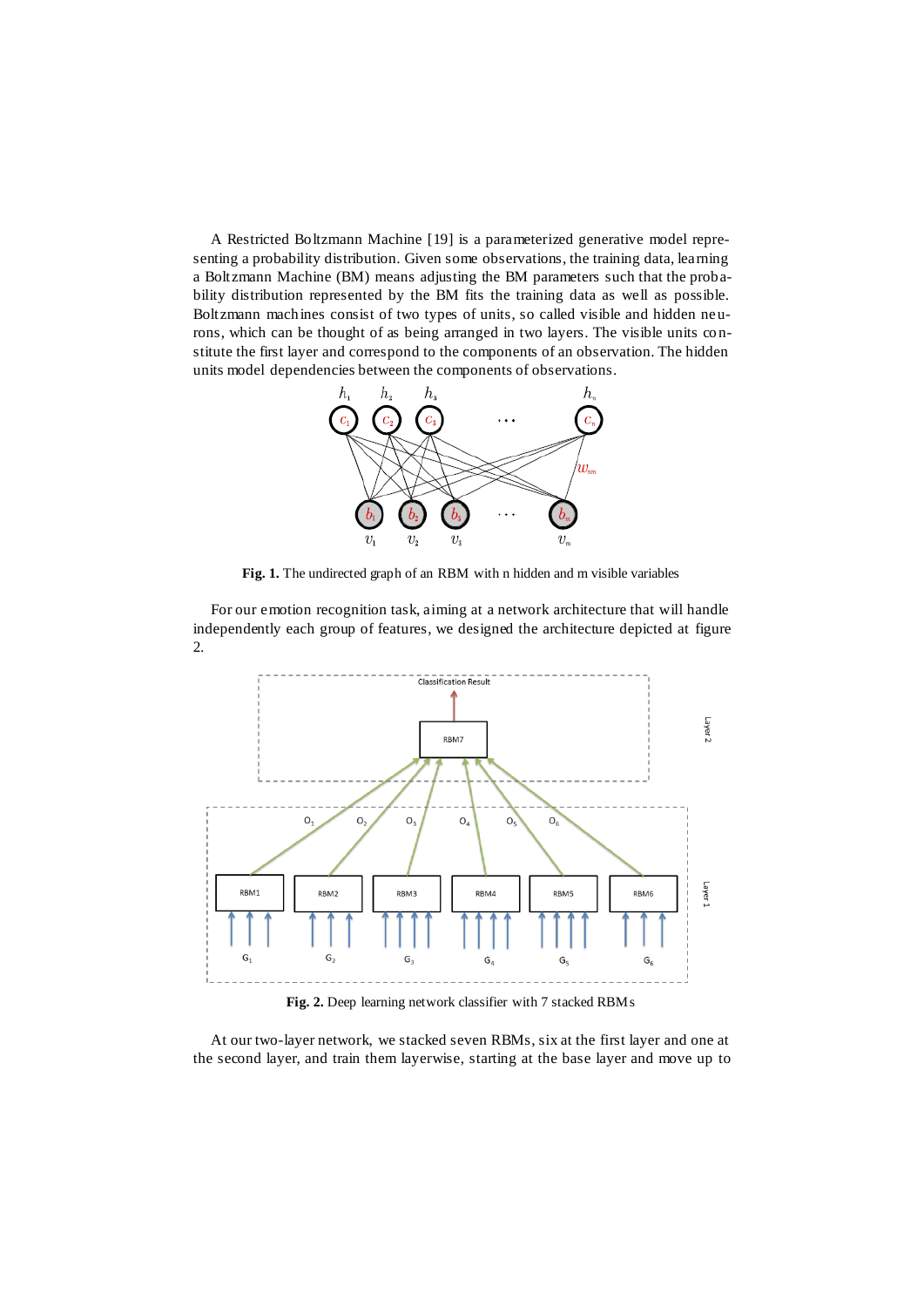the second, with no feedback from the higher layer to the lower layer. Each RBM of the first layer receives as input the features of a different group of features and it is trained in an unsupervised (since unsupervised pre-training guides the learning towards basins of attraction of minima that support better generalization from the training data set [20]) and afterwards in a supervised way. Then, the output probabilities of the first layer are fed as input to the second layer and the seventh RBM is trained. The output probabilities of the second layer constitute the classification result.

# **4 Experimental Results**

### **4.1 Dataset**

In order to evaluate the performance of our methodology, we created a dataset with Kinect recordings of body movements expressing the 5 basic emotions (anger, happiness, fear, sadness and surprise) which are likely to appear in a gameplay scenario. The predefined set of movements (Figure 3) associated with these emotions was selected based on social psychology research that identified body movements and postures which, to some degree, are specific for certain emotions [1,2], [8]. Each emotion was represented with two different types of movements and each recording had duration of 4 seconds. 14 subjects (5 women and 9 men) participated in the recording session. They were shown a short video with the aforementioned movements and afterwards, they were asked to perform each movement, according to their personal style, 5 times, in front of a Kinect sensor.



**Fig. 3.** Dataset Movements expressing five emotions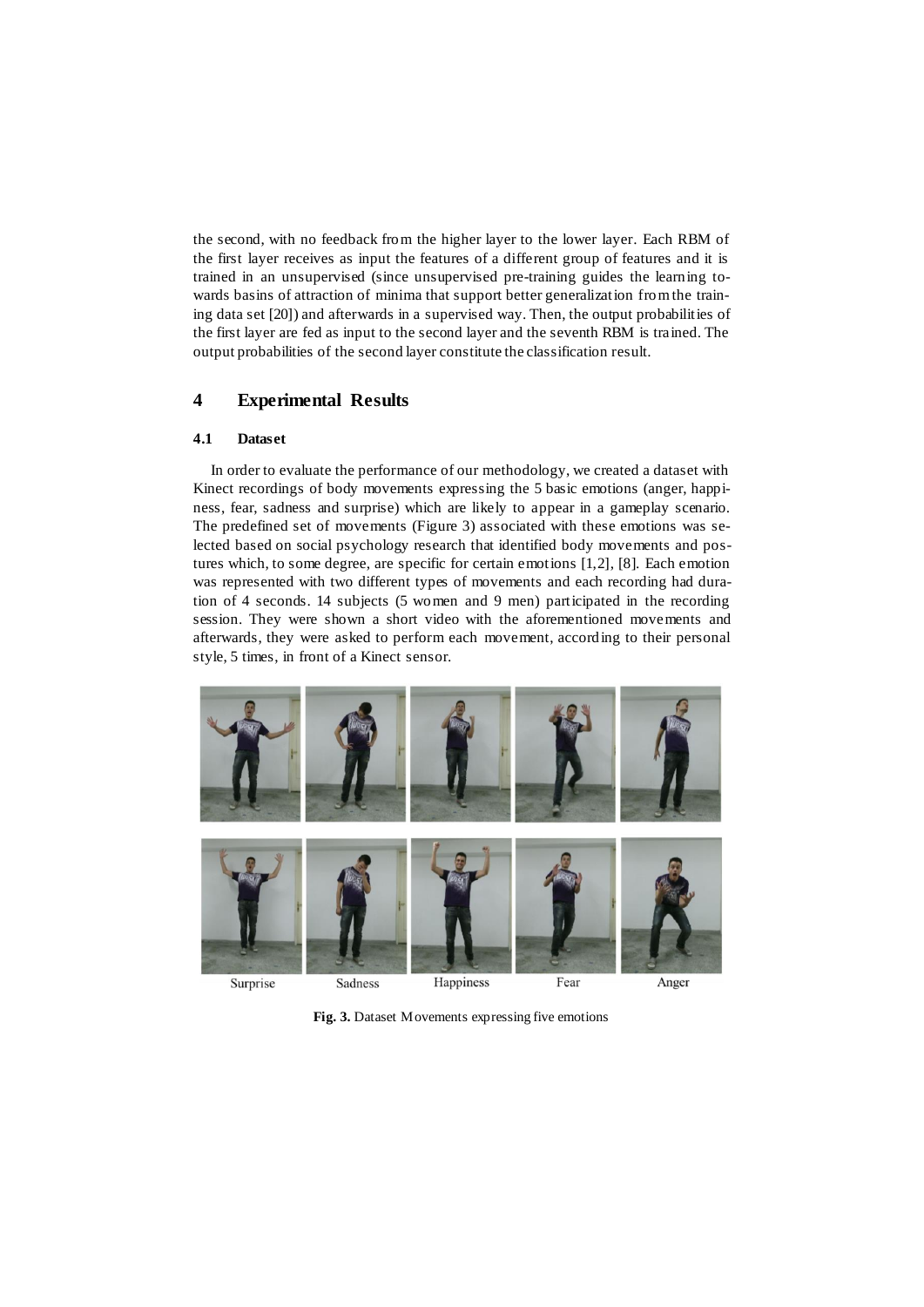### **4.2 Classification Results**

The purpose of the experiments conducted was to evaluate the recognition rate of deep learning network classifiers at the problem of emotion recognition from body motion analysis. For this purpose, we compared the recognition rates of classic classifiers (Naïve Bayes, Linear MultiClass SVM, Non Linear SVM) with the recognition rates of deep learning network classifiers (multilayer perceptron MLP, RBM, our proposed architecture with stacked classifiers) at a Leave-One-Subject-Out cross validation (LOSO cv) training the classifiers over 13 subjects and testing them with the data of the 14<sup>th</sup> left out subject. The results of these experiments are shown at Table 1. As we can see, the three DL network classifiers achieved higher classification accuracy than classic classifiers, with the proposed classifier outperforming all others with a recognition rate of 93%.

| Algorithm               | Method                  | Recognition Rate |
|-------------------------|-------------------------|------------------|
| Naïve Bayes             |                         | 77.21%           |
|                         | Crammer and Singer (CS) | 77.78%           |
| Linear MultiClass SVM   | Weston and Watkins (WW) | 78.35%           |
|                         | one-versus-all (OVA)    | 79.78%           |
| Non Linear SVM          | Crammer and Singer (CS) | 84.5%            |
|                         | Weston and Watkins (WW) | 84.71%           |
|                         | one-versus-all (OVA)    | 84.78%           |
| <b>MLP</b>              |                         | 85.53%           |
| <b>RBM</b>              |                         | 88.9%            |
| Stacked RBMs Classifier |                         | 93%              |

**Table 1.** Classification results



**Fig. 4.** Recognition rates with different groups of features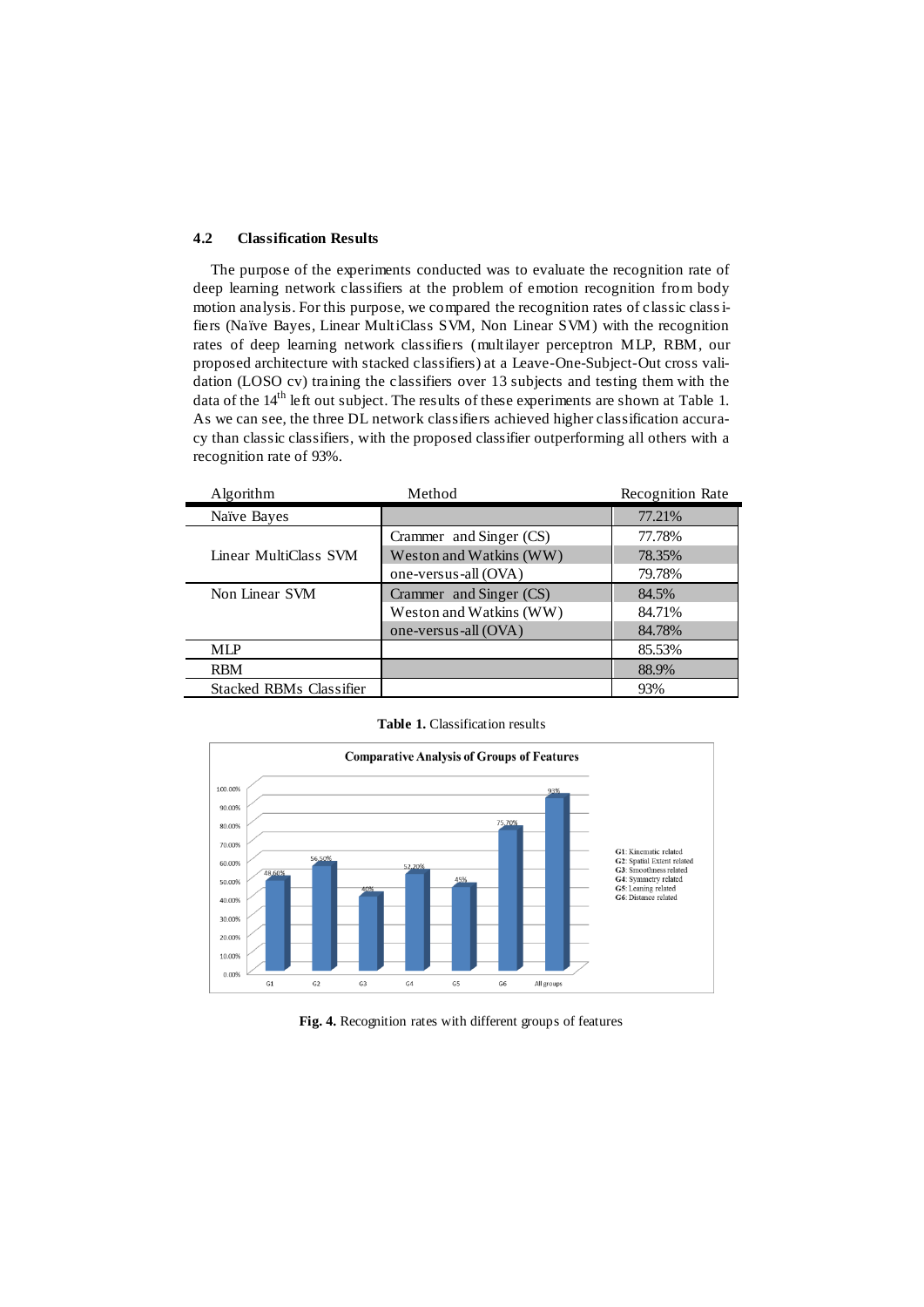#### **4.3 Comparative Analysis of different groups of features**

Furthermore, we conducted a second experiment to perform a qualitative analysis of the features and assess the descriptive power of the different groups of features. Our purpose was to examine the contribution of each group of features to the classification process. For the experiments, we trained six different RBMs, each with a different group of features. As it is shown at Figure 4, only the distances related features, although being quite simplistic, can provide a decent recognition accuracy of 75.7%, constituting the only group that could be practically used in a recognition task. This means that all groups of features have a significant contribution and are necessary in order to achieve high classification accuracy.

# **5 Conclusions and future work**

In this work, we have presented a complete method for affect recognition from body movements that are likely to appear at a gameplay scenario. We have confirmed that a set of geometric and kinetic features can act as adequate descriptors for movements related to emotions and that deep learning classifiers can provide better reco gnition rates than classic classifiers at this recognition task. Additionally, we have proposed a classifier with stacked RBMs that outperformed all other classifiers in recognition accuracy. Our next goal is to test our method at non-acted emotion expressions recordings during gameplay of prosocial game Path of Trust [21] and as a following step; the affective information derived from body expression analysis will be fused with facial and audio analysis information, in order to further increase the robustness of the algorithm. The final recognition module will be incorporated in Path of Trust game and other serious games for children.

### **6 Acknowledgement**

The research leading to this work has received funding from the EU Horizon 2020 Framework Programme under grant agreement no. 644204 (ProsocialLearn project).

# **7 References**

- 1. Ekman, P. Differential communication of affect by head and body cues. Journal of personality and social psychology 2, 5, 726 (1965).
- 2. Wallbott, H. G. Bodily expression of emotion. European Journal of Social Psychology 28, 879–896 (1998).
- 3. R Thomas Boone and Joseph G Cunningham. Children's decoding of emotion in expressive body movement: The development of cue attunement. Developmental psychology, 34:1007–1016 (1998).
- 4. M. de Meijer. The contribution of general features of body movement to the attribution of emotions. Journal of Nonverbal Behavior, 13(4):247–268 (1989).